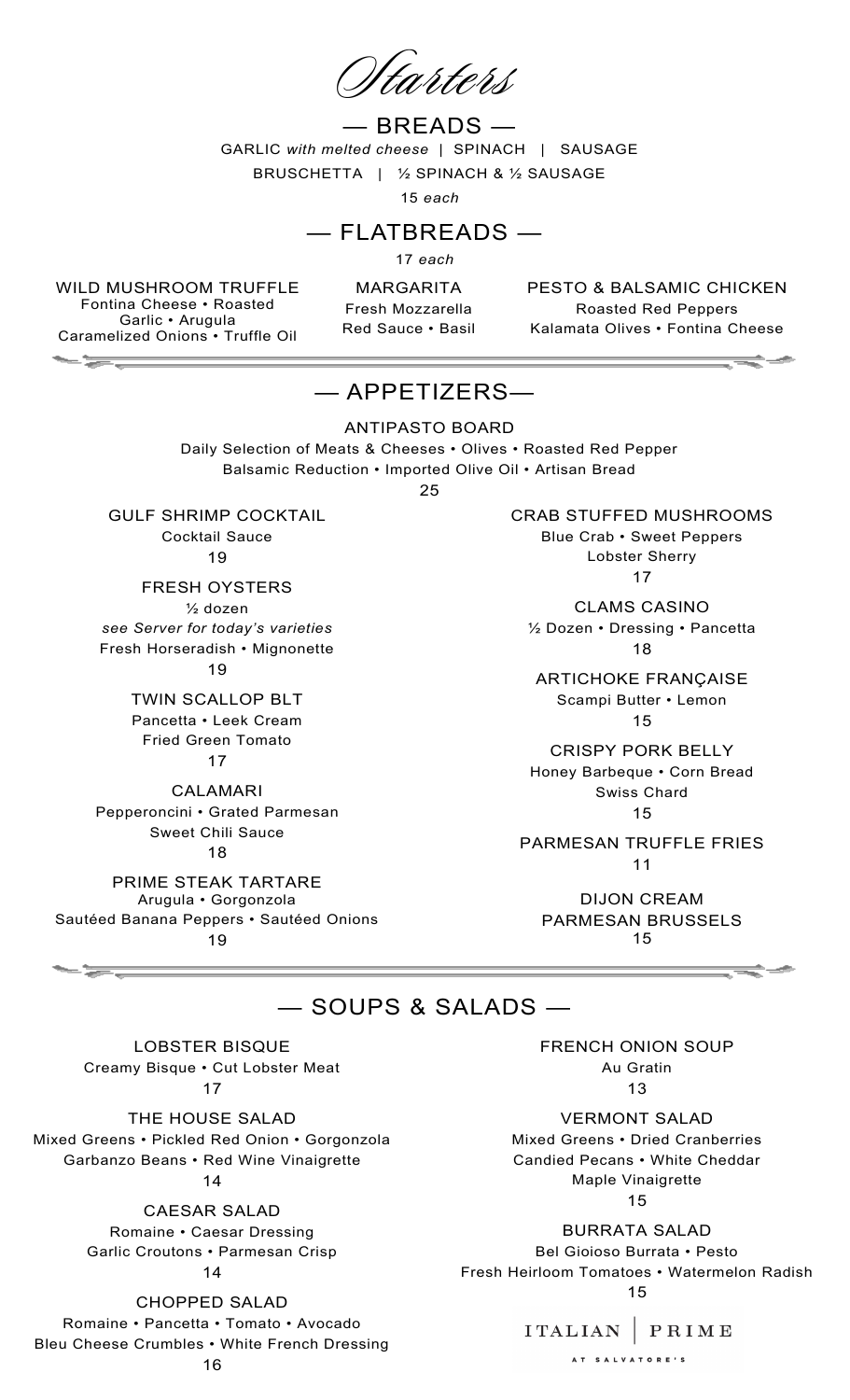CHICKEN MILANESE Asiago • Cucumber • Baby Arugula • Tomato • White Balsamic Onion • Lemon Garlic Butter • Fingerling Potatoes

31

TUSCAN BRICK CHICKEN

Cooked "under a brick" • Wild Mushroom Risotto • Scallions • Parmesan Reggiano

33

GNOCCHI BOLOGNESE

Pan Fried Gnocchi • Slow Cooked Beef, Pork, Pancetta

29

BRAISED SHORT RIB

Parsnip Puree • Natural Jus Lié • Purple Peruvian Potato

43

BRASCIOLE

Prime Sirloin • Local Tomatoes • Sausage • Egg • Fresh Parsley • Prosciutto • Parmesan

34

BUCATINI BURRATA

Heirloom Tomatoes • Fresh Basil

29

LOBSTER RISOTTO

1lb Butter Poached Whole Lobster • Saffron Risotto • Asparagus Tips

58

CRANBERRY CRUSTED HALIBUT

Mascarpone Cream Cheese • Candied Rainbow Carrots Purple Peruvian Potato • Raspberry Burre Blanc

42

HORSERADISH CRUSTED SALMON Pan Fried • Tarragon Dijon Crème • Fingerling Potatoes 33

> ROASTED CAULIFLOWER Dijon Cream • Wild Mushroom Risotto

26

the Dinner tor

 $\frac{1}{2}$  for Dinner for Two  $\frac{1}{2}49$ two per guest

SPECIALTY BREAD SOUP OR SALAD ENTRÉE Entrée selections noted with an underlined price

Enhance Your Dinner for Two Entrée

9oz FILET MIGNON • *add* 26 14oz STRIP STEAK • *add* 28 FULL LAMB RACK • *add* 28 12oz PRIME RIB • *add* 15 18oz PRIME RIB • *add* 27